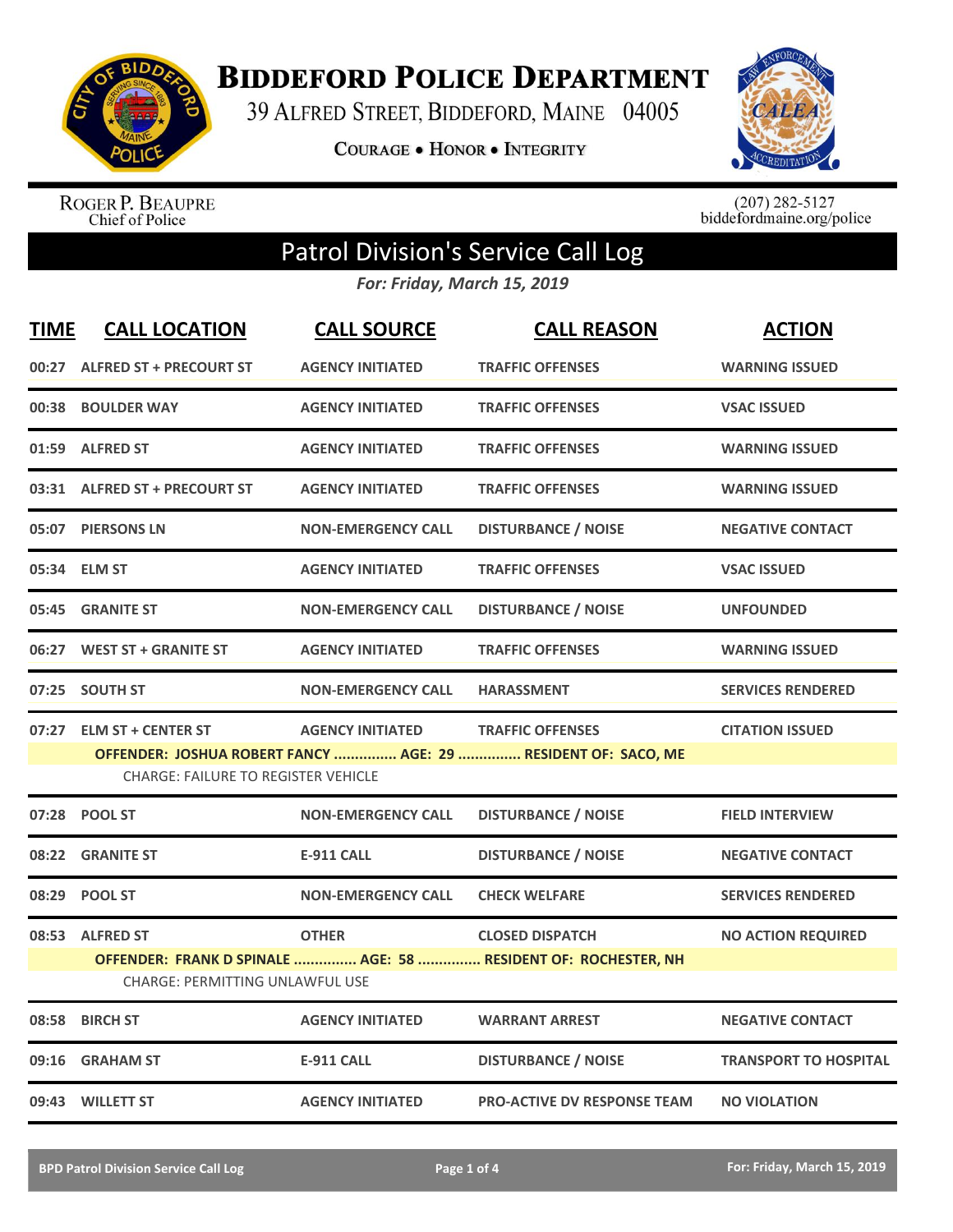| <b>TIME</b> | <b>CALL LOCATION</b>                                         | <b>CALL SOURCE</b>                                         | <b>CALL REASON</b>                 | <b>ACTION</b>             |  |  |
|-------------|--------------------------------------------------------------|------------------------------------------------------------|------------------------------------|---------------------------|--|--|
|             | 09:50 WESTWOOD DR                                            | <b>AGENCY INITIATED</b>                                    | <b>PRO-ACTIVE DV RESPONSE TEAM</b> | <b>NO VIOLATION</b>       |  |  |
|             | 10:05 ALFRED ST                                              | <b>AGENCY INITIATED</b>                                    | <b>DRUG TAKEBACK BOX IN LOBBY</b>  | <b>NO ACTION REQUIRED</b> |  |  |
|             | <b>10:13 MAIN ST</b>                                         | <b>NON-EMERGENCY CALL</b>                                  | <b>THEFT</b>                       | <b>REPORT TAKEN</b>       |  |  |
|             | 10:37 FOSS ST                                                | <b>RADIO</b>                                               | <b>SUSPICION</b>                   | <b>SERVICES RENDERED</b>  |  |  |
|             | <b>10:47 HILL ST</b>                                         | <b>NON-EMERGENCY CALL</b>                                  | <b>CIVIL COMPLAINT</b>             | <b>CIVIL COMPLAINT</b>    |  |  |
| 11:30       | <b>BARRA RD</b>                                              | <b>AGENCY INITIATED</b>                                    | <b>TRAFFIC OFFENSES</b>            | <b>WARNING ISSUED</b>     |  |  |
|             | 11:36 ALFRED ST                                              | <b>AGENCY INITIATED</b>                                    | <b>OPER AFTER SUSPENSION</b>       | <b>ARREST(S) MADE</b>     |  |  |
|             | OFFENDER: ROBERT L HALL  AGE: 52  RESIDENT OF: SHAPLEIGH, ME |                                                            |                                    |                           |  |  |
|             |                                                              | CHARGE: OPERATING AFTER HABITUAL OFFENDER REVOCATION-PRIOR |                                    |                           |  |  |
| 11:43       | <b>NORTH PARK ST</b>                                         | <b>E-911 CALL</b>                                          | 911 MISUSE                         | <b>WARNING ISSUED</b>     |  |  |
| 11:58       | <b>TIGER WAY</b>                                             | <b>NON-EMERGENCY CALL</b>                                  | <b>JUVENILE OFFENSES</b>           | <b>SERVICES RENDERED</b>  |  |  |
| 12:10       | <b>POMERLEAU ST</b>                                          | <b>AGENCY INITIATED</b>                                    | <b>SUSPICION</b>                   | <b>SERVICES RENDERED</b>  |  |  |
| 12:59       | <b>BRADBURY ST</b>                                           | <b>NON-EMERGENCY CALL</b>                                  | <b>DRUG</b>                        | <b>NO ACTION REQUIRED</b> |  |  |
| 13:04       | <b>ALFRED ST + EDWARDS AVE</b>                               | <b>AGENCY INITIATED</b>                                    | <b>ALL OTHER</b>                   | <b>SERVICES RENDERED</b>  |  |  |
| 13:54       | <b>BIDDEFORD GATEWAY CTR</b>                                 | <b>E-911 CALL</b>                                          | 911 MISUSE                         | <b>NEGATIVE CONTACT</b>   |  |  |
|             | 14:21 ALFRED ST                                              | <b>NON-EMERGENCY CALL</b>                                  | <b>COURT ORDERED CHECK IN</b>      | <b>SERVICES RENDERED</b>  |  |  |
|             | 14:41 ALFRED ST                                              | <b>E-911 CALL</b>                                          | <b>DOMESTIC COMPLAINTS</b>         | <b>REPORT TAKEN</b>       |  |  |
|             | 14:44 SOUTH ST                                               | <b>NON-EMERGENCY CALL</b>                                  | <b>CHECK WELFARE</b>               | <b>GONE ON ARRIVAL</b>    |  |  |
|             | 14:59 GRAHAM ST                                              | <b>WALK-IN AT STATION</b>                                  | <b>PAPERWORK</b>                   | <b>PAPERWORK SERVED</b>   |  |  |
|             | 15:08 ALFRED ST                                              | <b>AGENCY INITIATED</b>                                    | <b>TRAFFIC OFFENSES</b>            | <b>WARNING ISSUED</b>     |  |  |
|             | 15:12 OLD POOL RD + HILLS BEACH RD NON-EMERGENCY CALL        |                                                            | <b>ALL OTHER</b>                   | <b>SERVICES RENDERED</b>  |  |  |
|             | <b>15:16 WEST ST</b>                                         | <b>WALK-IN AT STATION</b>                                  | <b>HARASSMENT</b>                  | <b>REPORT TAKEN</b>       |  |  |
|             | <b>15:18 WENTWORTH ST</b>                                    | <b>NON-EMERGENCY CALL</b>                                  | <b>PARKING COMPLAINT</b>           | <b>GONE ON ARRIVAL</b>    |  |  |
|             | 15:24 HILLS BEACH RD                                         | <b>NON-EMERGENCY CALL</b>                                  | <b>ANIMAL COMPLAINT</b>            | <b>SERVICES RENDERED</b>  |  |  |
|             | 15:33 MASON ST + GRAHAM ST                                   | <b>AGENCY INITIATED</b>                                    | <b>TRAFFIC OFFENSES</b>            | <b>WARNING ISSUED</b>     |  |  |
|             | <b>15:44 HILL ST</b>                                         | <b>NON-EMERGENCY CALL</b>                                  | <b>SUSPICION</b>                   | <b>SERVICES RENDERED</b>  |  |  |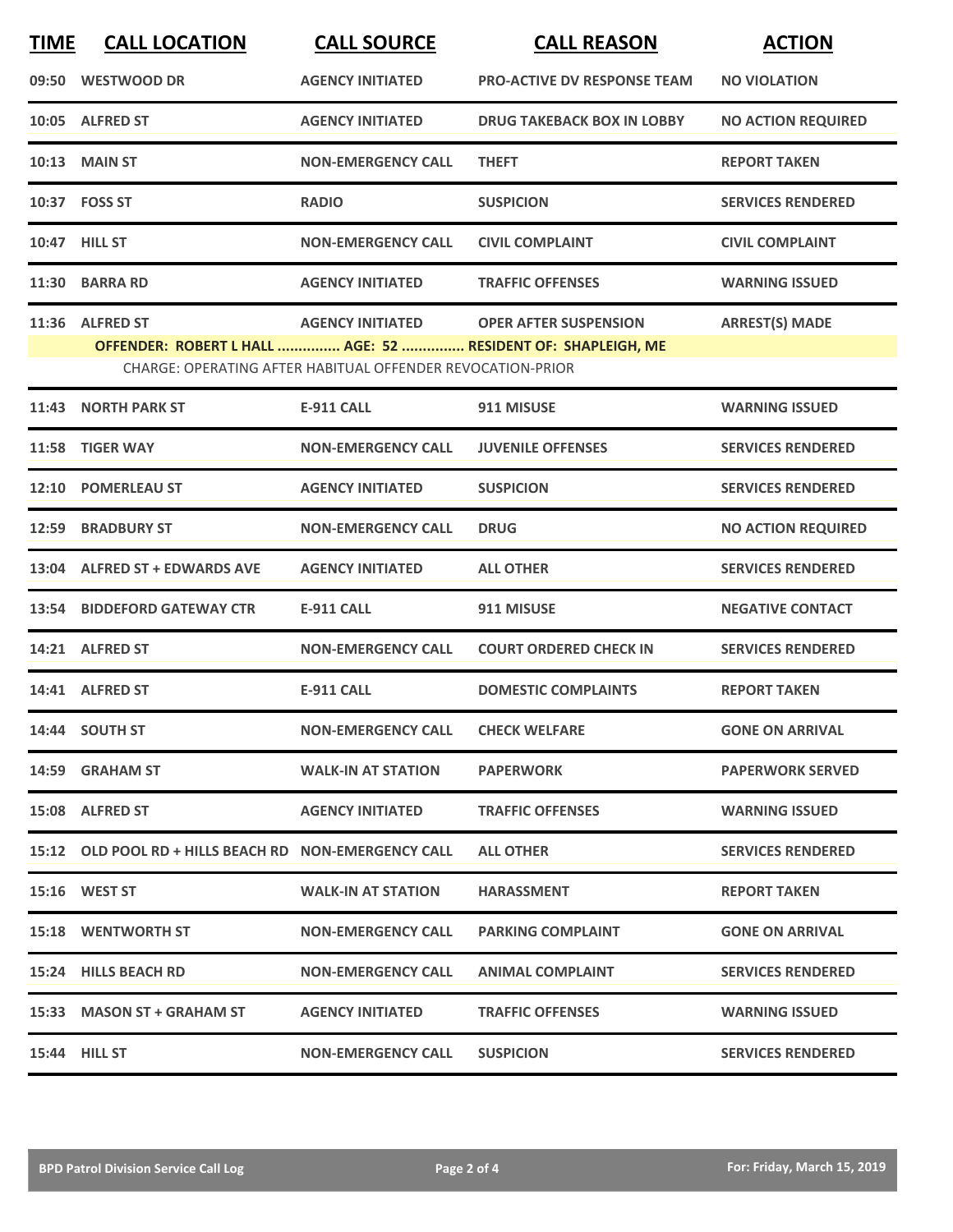## **TIME CALL LOCATION CALL SOURCE CALL REASON ACTION**

|       | 15:46 POOL ST                | <b>WALK-IN AT STATION</b> | <b>ASSAULT</b>                                                    | <b>CITATION ISSUED</b>    |
|-------|------------------------------|---------------------------|-------------------------------------------------------------------|---------------------------|
|       |                              |                           | OFFENDER: JANIS MARIE CARUSO  AGE: 51  RESIDENT OF: BIDDEFORD, ME |                           |
|       | <b>CHARGE: ASSAULT</b>       |                           |                                                                   |                           |
|       | 15:55 ELM ST                 | <b>WALK-IN AT STATION</b> | <b>SUSPICION</b>                                                  | <b>SERVICES RENDERED</b>  |
|       | 15:58 ALFRED ST              | <b>NON-EMERGENCY CALL</b> | <b>COURT ORDERED CHECK IN</b>                                     | <b>NO VIOLATION</b>       |
|       | 16:03 ALFRED ST              | <b>E-911 CALL</b>         | <b>DISTURBANCE / NOISE</b>                                        | <b>WARNING ISSUED</b>     |
|       | 16:09 GUINEA RD              | <b>AGENCY INITIATED</b>   | <b>TRAFFIC OFFENSES</b>                                           | <b>VSAC ISSUED</b>        |
|       | 16:16 SHOPS WAY              | <b>NON-EMERGENCY CALL</b> | <b>DRUG</b>                                                       | <b>GONE ON ARRIVAL</b>    |
|       | 16:34 SOUTH ST               | <b>NON-EMERGENCY CALL</b> | <b>ANIMAL COMPLAINT</b>                                           | <b>NO VIOLATION</b>       |
|       | 16:37 POOL ST                | <b>AGENCY INITIATED</b>   | <b>TRAFFIC OFFENSES</b>                                           | <b>WARNING ISSUED</b>     |
|       | <b>16:52 MILE STRETCH RD</b> | <b>AGENCY INITIATED</b>   | <b>TRAFFIC OFFENSES</b>                                           | <b>WARNING ISSUED</b>     |
| 17:01 | <b>BIDDEFORD GATEWAY CTR</b> | <b>E-911 CALL</b>         | <b>LIGHTS MALFUNCTIONING</b>                                      | <b>SERVICES RENDERED</b>  |
| 17:09 | <b>AMHERST ST</b>            | <b>NON-EMERGENCY CALL</b> | <b>HARASSMENT</b>                                                 | <b>SERVICES RENDERED</b>  |
|       | 17:23 POOL ST + KEELY WAY    | <b>AGENCY INITIATED</b>   | <b>TRAFFIC OFFENSES</b>                                           | <b>WARNING ISSUED</b>     |
|       | 17:41 ALFRED ST              | <b>WALK-IN AT STATION</b> | <b>COURT ORDERED CHECK IN</b>                                     | <b>SERVICES RENDERED</b>  |
|       | 17:47 CLEAVES ST             | <b>NON-EMERGENCY CALL</b> | <b>MUTUAL AID - POLICE</b>                                        | <b>NEGATIVE CONTACT</b>   |
|       | 18:44 ALFRED ST              | <b>NON-EMERGENCY CALL</b> | <b>CRIMINAL MISCHIEF</b>                                          | <b>REPORT TAKEN</b>       |
| 18:51 | <b>MAIN ST</b>               | <b>NON-EMERGENCY CALL</b> | TRESPASSING                                                       | <b>GONE ON ARRIVAL</b>    |
|       | 19:32 ROCKY WAY              | <b>E-911 CALL</b>         | 911 MISUSE                                                        | <b>NO ACTION REQUIRED</b> |
|       | 19:47 ALFRED ST              | <b>AGENCY INITIATED</b>   | <b>TRAFFIC OFFENSES</b>                                           | <b>WARNING ISSUED</b>     |
|       | 19:48 POOL ST + MARIAL AVE   | <b>AGENCY INITIATED</b>   | <b>TRAFFIC OFFENSES</b>                                           | <b>WARNING ISSUED</b>     |
|       | 20:14 ELM ST                 | <b>AGENCY INITIATED</b>   | <b>TRAFFIC OFFENSES</b>                                           | <b>WARNING ISSUED</b>     |
|       | 20:15 ELM ST                 | <b>AGENCY INITIATED</b>   | <b>TRAFFIC OFFENSES</b>                                           | <b>WARNING ISSUED</b>     |
|       | 20:44 ELM ST                 | <b>AGENCY INITIATED</b>   | <b>TRAFFIC OFFENSES</b>                                           | <b>WARNING ISSUED</b>     |
|       | 20:49 ELM ST                 | <b>AGENCY INITIATED</b>   | <b>TRAFFIC OFFENSES</b>                                           | <b>WARNING ISSUED</b>     |
|       | 21:05 BURLEIGH LN            | E-911 CALL                | <b>SUSPICION</b>                                                  | <b>SERVICES RENDERED</b>  |
|       | 21:07 ALFRED ST + CLARK ST   | <b>AGENCY INITIATED</b>   | <b>TRAFFIC OFFENSES</b>                                           | <b>WARNING ISSUED</b>     |